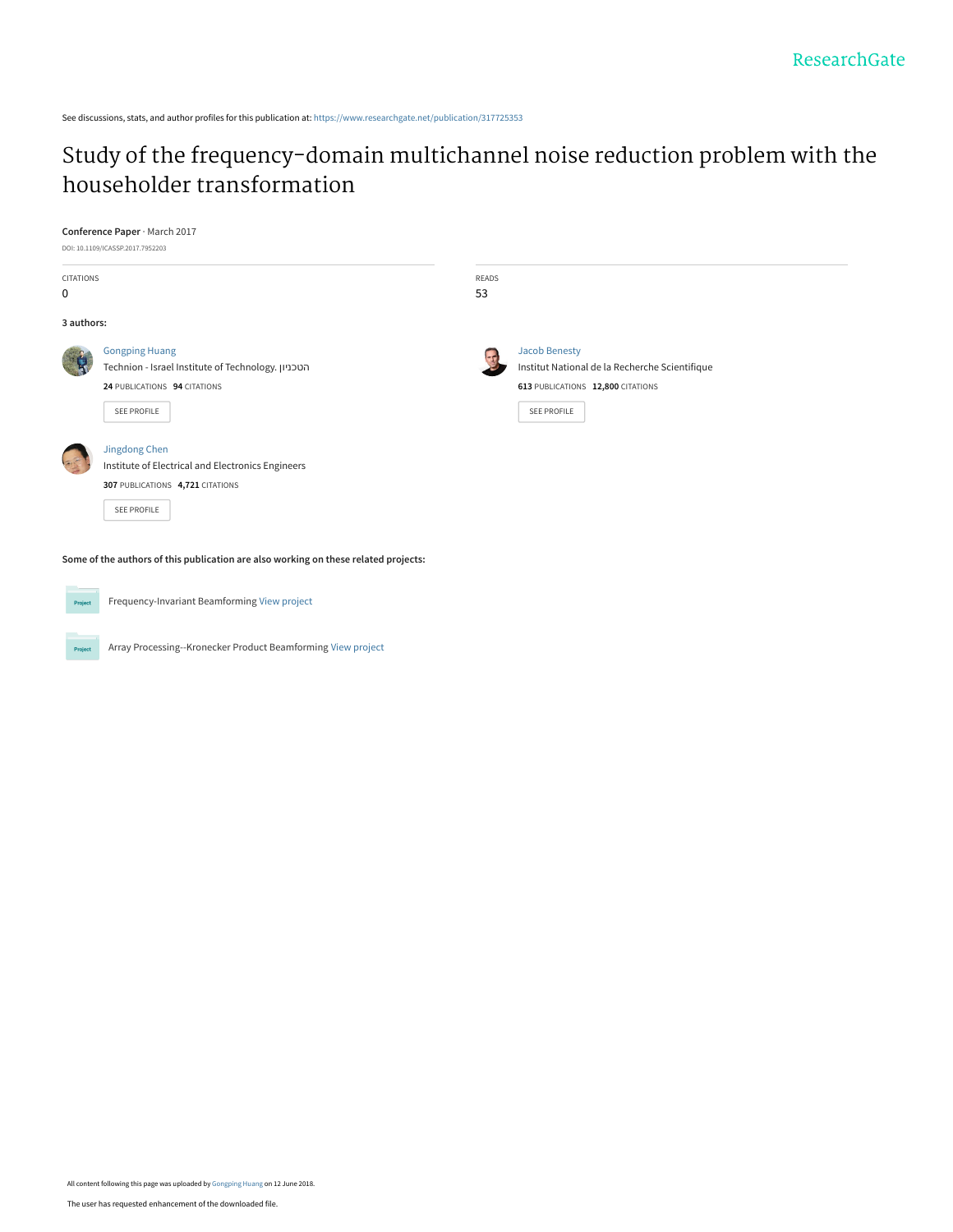## STUDY OF THE FREQUENCY-DOMAIN MULTICHANNEL NOISE REDUCTION PROBLEM WITH THE HOUSEHOLDER TRANSFORMATION

*Gongping Huang*<sup>1</sup> *, Jacob Benesty*<sup>2</sup> *, and Jingdong Chen*<sup>1</sup>

 ${}^{1}$ CIAIC

## ABSTRACT

This paper presents an approach to the multichannel noise reduction problem. It first transforms the multichannel noisy speech signals into the frequency domain. A Householder transformation is then constructed, which converts the multichannel coefficients in each frequency bin into two components: one dominated by speech and the other dominated by noise. A Wiener filter is subsequently formed to achieve an estimate of the noise in the speech dominated component from the noise dominated component. The enhanced speech is then obtained by subtracting the noise estimate from the speech dominated component. This approach consists of two critical steps: construction of the Householder transformation and formation of the noise reduction Wiener filter. If the source incidence angle is known a priori, the Householder transformation can be directly constructed using the steering vector and the optimal estimate of the signal of interest can then be obtained by applying the Wiener filter. If the source incidence angle is not known a priori, the Householder transformation can be constructed from a hypothesized incidence angle. Then, the optimal signal estimate is obtained by searching the maximum of the variance of the enhanced signal with the Wiener filter in the interested range of the incidence angle.

*Index Terms*— Noise reduction, speech enhancement, microphone arrays, Householder transformation, Wiener filter.

## 1. INTRODUCTION

Noise reduction, also called speech enhancement, refers to the process of recovering a speech signal of interest from noisy observations. It has a wide range of applications in voice communications and human-to-machine interfaces [1–4]. Most early efforts focused on the single-channel case primarily because communication devices at that time were equipped with only a single microphone [5, 6]. However, although they are able to improve the signalto-noise ratio (SNR) and speech quality, all the single-channel techniques achieve noise reduction at the cost of adding speech distortion [7, 8]. Generally, more noise reduction comes with more speech distortion [6]. Recently, multichannel noise reduction with an array of microphones has attracted much research and engineering attention [9–14]. In comparison with the single-channel noise reduction techniques, the multichannel ones have the potential to achieve better performance, with less speech distortion or/and more noise reduction [8, 15]. Moreover, they can also better deal with nonstationary noise, which is a big issue with the single-channel methods. Because of these great potentialities, multichannel methods have now been more and more used in real-world applications and it is com-

<sup>2</sup>INRS-EMT, University of Ouebec Northwestern Polytechnical University 800 de la Gauchetiere Ouest, Suite 6900 Xi'an, Shaanxi 710072, China Montreal, QC H5A 1K6, Canada

> mon today to see smart terminals (e.g., smartphones and tablets) that contain at least two microphones.

> This paper investigates the problem of multichannel noise reduction. We first apply the Householder transformation [16–18] to the multichannel noisy signals. This transformation naturally separates the multichannel signals into two components: one dominated by speech and the other dominated by noise (or even consisting of noise-only if there is no reverberation). Noise reduction is then achieved by applying an optimal filter that predicts the noise in the speech dominated component from the noise dominated one. The major contributions of this paper are as follows. 1) We apply the Householder transformation to the multichannel noise reduction problem in the frequency domain. This transformation separates the noisy signals into two components with one either consisting of noise-only or dominated by noise. 2) We develop a multichannel Wiener filter that can achieve noise reduction based on the output of the Householder transformation and the knowledge of the source incidence angle. 3) We also derive a Wiener filter that can work when the source incidence angle is not known *a priori*. 4) The performance of the new approach is validated in both the presence and absence of reverberation.

## 2. SIGNAL MODEL AND PROBLEM FORMULATION

We consider a uniform linear microphone array consisting of M omnidirectional microphones where the distance between two successive sensors is equal to  $\delta$ . The received (microphones') signals, at the time index  $t$ , are written as

$$
y_m(t) = g_m(t) * s(t) + v_m(t)
$$
  
=  $x_m(t) + v_m(t), \ m = 1, 2, ..., M,$  (1)

where  $*$  stands for linear convolution,  $g_m(t)$  is the acoustic impulse response from the position of the unknown speech source  $s(t)$  to the mth microphone,  $x_m(t) = g_m(t) * s(t)$  is the convolved speech signal at the mth sensor, and  $v_m(t)$  is the additive noise at the mth sensor. The source signal,  $s(t)$ , is assumed to be uncorrelated with the noise terms,  $v_m(t)$ ,  $m = 1, 2, ..., M$ , and all signals are considered to be real, zero mean, and broadband.

In the frequency domain, at the frequency index  $f$ , (1) can be expressed as [3, 19]

$$
Y_m(f) = G_m(f)S(f) + V_m(f)
$$
  
=  $X_m(f) + V_m(f), \ m = 1, 2, ..., M,$  (2)

where  $Y_m(f)$ ,  $S(f)$ ,  $G_m(f)$ ,  $X_m(f)$ , and  $V_m(f)$  are the frequencydomain representations of  $y_m(t)$ ,  $s(t)$ ,  $g_m(t)$ ,  $x_m(t)$ , and  $v_m(f)$ , respectively. Let us choose microphone 1 as the reference. The objective of noise reduction in the frequency domain with multiple mi-

This work was supported in part by the NSFC "Distinguished Young Scientists Fund" under grant No. 61425005.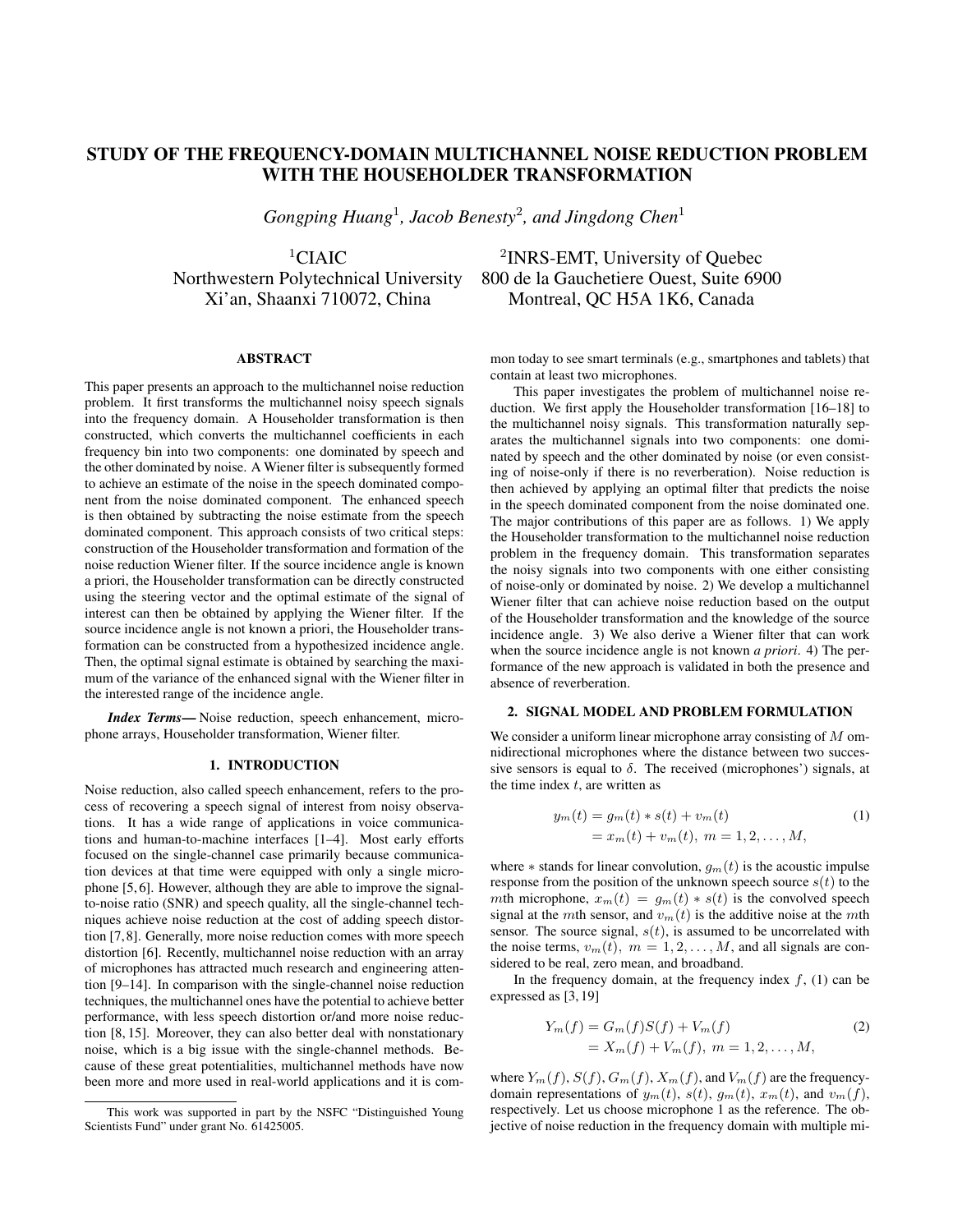crophones is then to estimate the desired signal,  $X_1(f)$ , from the M observations  $Y_m(f)$ ,  $m = 1, 2, ..., M$ , the best way we can.

It is more convenient to write the  $M$  frequency-domain microphone signals in a vector form:

$$
\mathbf{y}(f) = \mathbf{g}(f)S(f) + \mathbf{v}(f)
$$
  
=  $\mathbf{x}(f) + \mathbf{v}(f)$ , (3)

 $\overline{a}$ 

where

$$
\mathbf{y}(f) = \begin{bmatrix} Y_1(f) & Y_2(f) & \cdots & Y_M(f) \end{bmatrix}^T,
$$
  
\n
$$
\mathbf{x}(f) = \begin{bmatrix} X_1(f) & X_2(f) & \cdots & X_M(f) \end{bmatrix}^T
$$
  
\n
$$
= S(f)\mathbf{g}(f),
$$
  
\n
$$
\mathbf{g}(f) = \begin{bmatrix} G_1(f) & G_2(f) & \cdots & G_M(f) \end{bmatrix}^T,
$$
  
\n
$$
\mathbf{v}(f) = \begin{bmatrix} V_1(f) & V_2(f) & \cdots & V_M(f) \end{bmatrix}^T,
$$

and the superscript  $<sup>T</sup>$  denotes the transpose operator. Expression (3)</sup> can also be expressed as

$$
\mathbf{y}(f) = X_1(f)\mathbf{d}(f) + \mathbf{v}(f),\tag{4}
$$

where  $\mathbf{d}(f) = \mathbf{g}(f)/G_1(f)$  is the frequency-domain signal propagation vector.

In the particular case of an anechoic environment, each sensor output can be modeled as a delayed copy of the source signal contaminated by some additive noise. In this case, the signal propagation vector is [14]

$$
\mathbf{d}(f,\theta) = \left[1 \ e^{-j2\pi f \tau_0 \cos \theta} \ \cdots \ e^{-j2(M-1)\pi f \tau_0 \cos \theta}\right]^T, \quad (5)
$$

where *j* is the imaginary unit with  $j^2 = -1$ ,  $\tau_0 = \delta/c$  is the delay between two successive sensors at the angle  $0^{\circ}$ , with  $c = 340$  m/s being the speed of sound in air, and  $\theta$  is the source incidence angle. Note that (5) becomes the steering vector if one replace the signal incidence angle  $\theta$  with the steering angle.

## 3. NOISE REDUCTION WITH THE HOUSEHOLDER TRANSFORMATION

We first derive and study the optimal filter in the ideal situation where there is no reverberation. Let us assume that the source incidence angle  $\theta$  is known and is equal to  $0^{\circ}$ . In this case, we have  $\mathbf{d}(f) = \mathbf{d}(f, 0)$ . We define the Householder transformation [16] associated with the steering vector,  $\mathbf{d}(f, 0)$ , as

$$
\mathbf{T}(f) = \mathbf{I}_M - \frac{2}{\mathbf{b}^H(f)\mathbf{b}(f)} \mathbf{b}(f)\mathbf{b}^H(f),\tag{6}
$$

where  $I_M$  is the  $M \times M$  identity matrix, and

$$
\mathbf{b}(f) = \mathbf{d}(f, 0) + \sqrt{M} \mathbf{i}_1,\tag{7}
$$

with  $i_1$  being the first column of  $I_M$ . It can be checked that  $\mathbf{T}(f)$  is Hermitian and unitary. It is also easy to verify that  $\mathbf{T}(f)\mathbf{d}(f) = -\sqrt{M} \mathbf{i}_1$ . Now, by left-multiplying both sides of (3) by  $-\mathbf{T}(f)/\sqrt{M}$ , we get

$$
\mathbf{y}'(f) = -\frac{1}{\sqrt{M}} \mathbf{T}(f) \mathbf{y}(f) = X_1(f) \mathbf{i}_1 + \mathbf{v}'(f), \quad (8)
$$

or, equivalently,

$$
\left[\begin{array}{c} Y_1'(f) \\ \mathbf{y}_2'(f) \end{array}\right] = \left[\begin{array}{c} X_1(f) \\ \mathbf{0}_{(M-1)\times 1} \end{array}\right] + \left[\begin{array}{c} V_1'(f) \\ \mathbf{v}_2'(f) \end{array}\right].
$$
 (9)

One can see how the Householder transformation gives a clear noise reference signal. Indeed,  $Y_1'(f) = X_1(f) + V_1'(f)$  is the sum of the desired signal and noise, while the  $(M - 1)$ -dimensional vector  $y_2'(f) = v_2'(f)$  contains noise only. Furthermore,  $V_1'(f)$  and  $v_2'(f)$ are (partially) coherent. Based on this transformation, we can deduce an estimate of  $X_1(f)$  as follows:

$$
Z(f) = Y'_1(f) - {\bf h'}^H(f){\bf y}'_2(f)
$$
  
= X<sub>1</sub>(f) + V'<sub>1</sub>(f) - {\bf h'}^H(f){\bf v}'\_2(f), (10)

where  $\mathbf{h}'(f)$  is a complex-valued filter of length  $M-1$ . Since  $X_1(f)$ in  $Z(f)$  is not affected by the filter  $h'(f)$ , this approach does not add any distortion to the desired speech signal in this ideal situation where there is no reverberation and  $\mathbf{d}(f, 0)$  is known precisely; otherwise, the filter  $\mathbf{h}'(f)$  may introduce some distortion.

The variance of  $Z(f)$  is

$$
\phi_Z(f) = \phi_{Y'_1}(f) - \Phi_{\mathbf{y}'_2 Y'_1}^H(f) \mathbf{h}'(f)
$$
  
- 
$$
\mathbf{h}'^H(f) \Phi_{\mathbf{y}'_2 Y'_1}(f) + \mathbf{h}'^H(f) \Phi_{\mathbf{y}'_2}(f) \mathbf{h}'(f), \quad (11)
$$

where  $\phi_{Y_1'}(f)$  is the variance of  $Y_1'(f)$ ,  $\Phi_{Y_2'Y_1'}(f) =$  $E[\mathbf{y}'_2(f)Y_1^{\gamma*}(f)]$ , the superscript  $^*$  denotes the complex-conjugate operator, and  $\mathbf{\Phi}_{\mathbf{y}_2'}(f) = E\left[\mathbf{y}_2'(f)\mathbf{y}_2'^H(f)\right]$  is the correlation matrix of  $y_2'(f)$ .

From the minimizing of  $\phi_Z(f)$  with respect to  $\mathbf{h}'^H(f)$ , we easily find the optimal Wiener filter:

$$
\mathbf{h}'_{\mathbf{W}}(f) = \mathbf{\Phi}_{\mathbf{y}'_2}^{-1}(f)\mathbf{\Phi}_{\mathbf{y}'_2 Y'_1}(f). \tag{12}
$$

The optimal estimate of  $X_1(f)$  in the Wiener sense is then

$$
Z_{\rm W}(f) = Y_1'(f) - {\bf h}_{\rm W}'^H(f) {\bf y}_2'(f). \tag{13}
$$

The estimate from this Wiener filter based on the Householder transformation is similar to that of the well-known generalized sidelobe canceler (GSC) [20]. It can also be shown that this Wiener filter is equivalent to the minimum variance distortionless response (MVDR) filter given in [19]. Although equivalence exists between the two filters, the Wiener filter based on the Householder transformation is preferable to the MVDR one in practice as  $\mathbf{\Phi}_{\mathbf{y}_2'}(f)$  is much better conditioned than  $\mathbf{\Phi}_{\mathbf{y}}(f) = E[\mathbf{y}(f)\mathbf{y}^H(f)]$  (see Section 5).

In practice, reverberation is inevitable. In the presence of reverberation, the signal propagation vector can be modeled as  $d(f)$  =  $\mathbf{d}(f, 0) + \mathbf{e}(f)$ , where  $\mathbf{e}(f)$  is an error vector. In this case, we do not have a clear separation between the speech-plus-noise and noise components as in the ideal case. Nevertheless, if no *a priori* information on  $e(f)$  is available, we can still estimate  $X_1(f)$  by following the same principles. Now, the desired signal is distorted and the degree of distortion depends on the level of reverberation.

## 4. NOISE REDUCTION WITHOUT THE A PRIORI KNOWLEDGE OF THE DIRECTION OF THE DESIRED SIGNAL

In this section, we study the more general case where the desired source signal propagates from the direction  $\theta$  (0°  $\leq \theta$  < 180°); but the angle  $\theta$  is not known. Let us consider the ideal scenario where the signal propagation vector is given in (5) and the signal model becomes

$$
\mathbf{y}(f) = \mathbf{x}(f) + \mathbf{v}(f) = \mathbf{d}(f, \theta) X_1(f) + \mathbf{v}(f).
$$
 (14)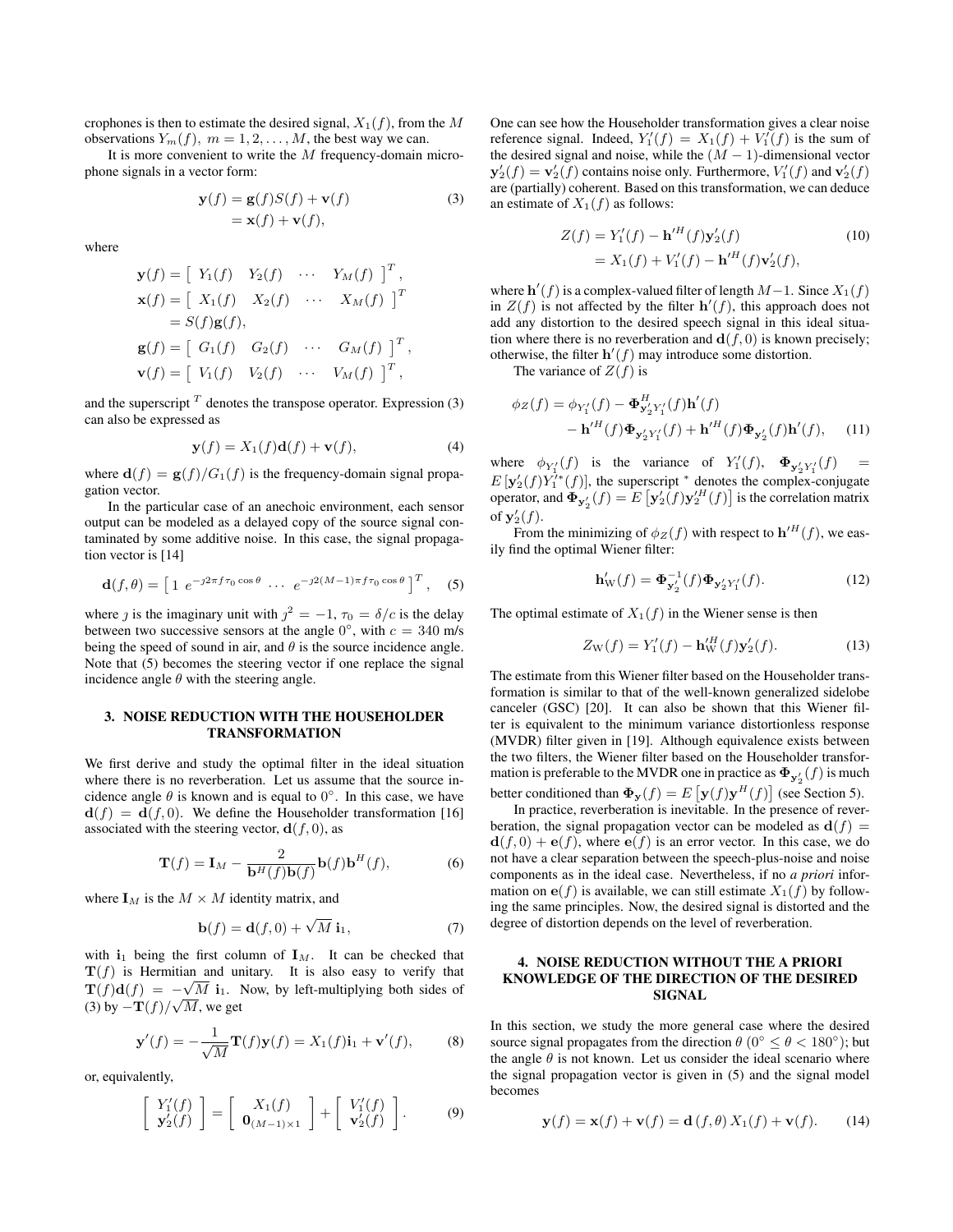Now, let us take any angle  $\theta_1$  (0°  $\leq \theta_1$  < 180°). The Householder transformation associated with the steering vector,  $\mathbf{d}(f, \theta_1)$ , is defined as

$$
\mathbf{T}(f,\theta_1) = \mathbf{I}_M - \frac{2}{\mathbf{b}^H(f,\theta_1)\,\mathbf{b}(f,\theta_1)}\mathbf{b}(f,\theta_1)\,\mathbf{b}^H(f,\theta_1)\,,\tag{15}
$$

where  $\mathbf{b}(f, \theta_1) = \mathbf{d}(f, \theta_1) + \sqrt{M} \mathbf{i}_1$ . Similarly, left-multiplying both sides of (14) by  $-\mathbf{T}(f,\theta_1)/\sqrt{M}$ , we get

$$
\begin{bmatrix} Y_1'(f,\theta_1) \\ \mathbf{y}_2'(f,\theta_1) \end{bmatrix} = \begin{bmatrix} X_1'(f,\theta_1) \\ \mathbf{x}_2'(f,\theta_1) \end{bmatrix} + \begin{bmatrix} V_1'(f,\theta_1) \\ \mathbf{v}_2'(f,\theta_1) \end{bmatrix}.
$$
 (16)

As before, the desired signal,  $X_1(f)$ , is estimated by

$$
Z(f, \theta_1) = Y'_1(f, \theta_1) - {\bf h}'^H(f, \theta_1) {\bf y}'_2(f, \theta_1), \qquad (17)
$$

where  $\mathbf{h}'(f, \theta_1)$  is a complex-valued filter of length  $M - 1$ . The minimization of the variance of  $Z(f, \theta_1)$  leads to the Wiener filter:

$$
\mathbf{h}'_{\mathrm{W}}(f,\theta_1) = \mathbf{\Phi}_{\mathbf{y}'_2}^{-1}(f,\theta_1) \mathbf{\Phi}_{\mathbf{y}'_2 Y'_1}(f,\theta_1).
$$
 (18)

As a result, the optimal estimate of  $X_1(f)$  in the Wiener sense is

$$
Z_{\rm W}(f,\theta_1) = Y_1'(f,\theta_1) - {\bf h}_{\rm W}^{\prime H}(f,\theta_1) {\bf y}_2'(f,\theta_1). \qquad (19)
$$

Let  $\phi_{Z_{\rm W}}(f, \theta_1)$  be the variance of  $Z_{\rm W}(f, \theta_1)$ . It is clear that

$$
\theta = \arg \max_{\theta_1} \phi_{Z_{\rm W}}(f, \theta_1). \tag{20}
$$

From (20), we can get the direction of the source by scanning the space from  $0^{\circ}$  to  $180^{\circ}$  and compute each time the corresponding Wiener filter; then, the optimal filter for noise reduction corresponds to the angle that maximizes  $\phi_{Z_{\rm W}}(f, \theta_1)$ .

The angle  $\theta$  can also be estimated according to [21] as

$$
\theta = \arg\min_{\theta_1} \phi_{Y'_m} (f, \theta_1), \ m = 2, 3, ..., M
$$
 (21)

or

$$
\theta = \arg \max_{\theta_1} \phi_{Y'_1} (f, \theta_1), \qquad (22)
$$

where  $\phi_{Y'_m} (f, \theta_1)$  is the variance of  $Y'_m (f, \theta_1)$ . Therefore, in practice, one can obtain the estimate of the source incidence angle with the estimators from (20) to (22). It is worth mentioning that the estimators from (20) to (22) are defined on a narrowband basis. But they can be extended to process broadband speech signals by combining the narrowband estimators from different frequency bands as shown in [21].

## 5. SIMULATIONS

In this section, we assess the performance of the developed Wiener filters through simulations. We consider a room of size  $4 \text{ m} \times 4 \text{ m} \times$ 3 m. A loudspeaker is placed at (2.5, 2.0, 2.0), which plays back a speech signal prerecorded from a female speaker in a quiet office room, and eight omnidirectional microphones are located, respectively, at  $(x, 2.0, 1.6)$ , where  $x = 1.30 : 0.04 : 1.58$ . The acoustic channel impulse responses from the source to the microphones are generated with the image model method [22]. Then, the microphone signals are generated by convolving the source signal with the corresponding simulated impulse responses and adding some noise. We consider two types of noise: white and diffuse [23]. All the signals are 30 seconds long and the sampling frequency is 8 kHz. The

Fig. 1.  $X_1'(f)$  and  $X_m'(f)$  after the Householder transformation in an anechoic environment: (a) amplitude of  $X_1'(f)$  and  $X_m'(f)$  and (b) zoomed plot of the amplitude of  $X'_m(f)$ ,  $m = 2, 3, \ldots, M$ .  $M = 8$ ,  $f = 1000$  Hz, and the source incidence angle is 0<sup>°</sup>.

**Fig. 2**. Comparison of the condition numbers of  $\Phi_{\mathbf{y}_2'}(f)$  and  $\Phi_{\mathbf{y}}(f)$ : (a) in white noise and (b) in diffuse noise.  $f = 1000$  Hz, iSNR = 10 dB and  $M = 8$ .

Wiener filters are implemented in the STFT domain as follows. The microphone array signals are partitioned into overlapping frames with a frame size of  $K = 128$  and an overlapping factor of 75%. A Kaiser window is then applied to each frame and the windowed frame signal is subsequently transformed into the STFT domain using a 128-point FFT. The Householder transformation is then constructed and applied to the noisy STFT coefficients and the Wiener filter is subsequently used to reduce the noise. Finally, the inverse FFT (with overlap add technique) is used to obtain the time-domain clean speech estimate. In the implementation, all the correlation ma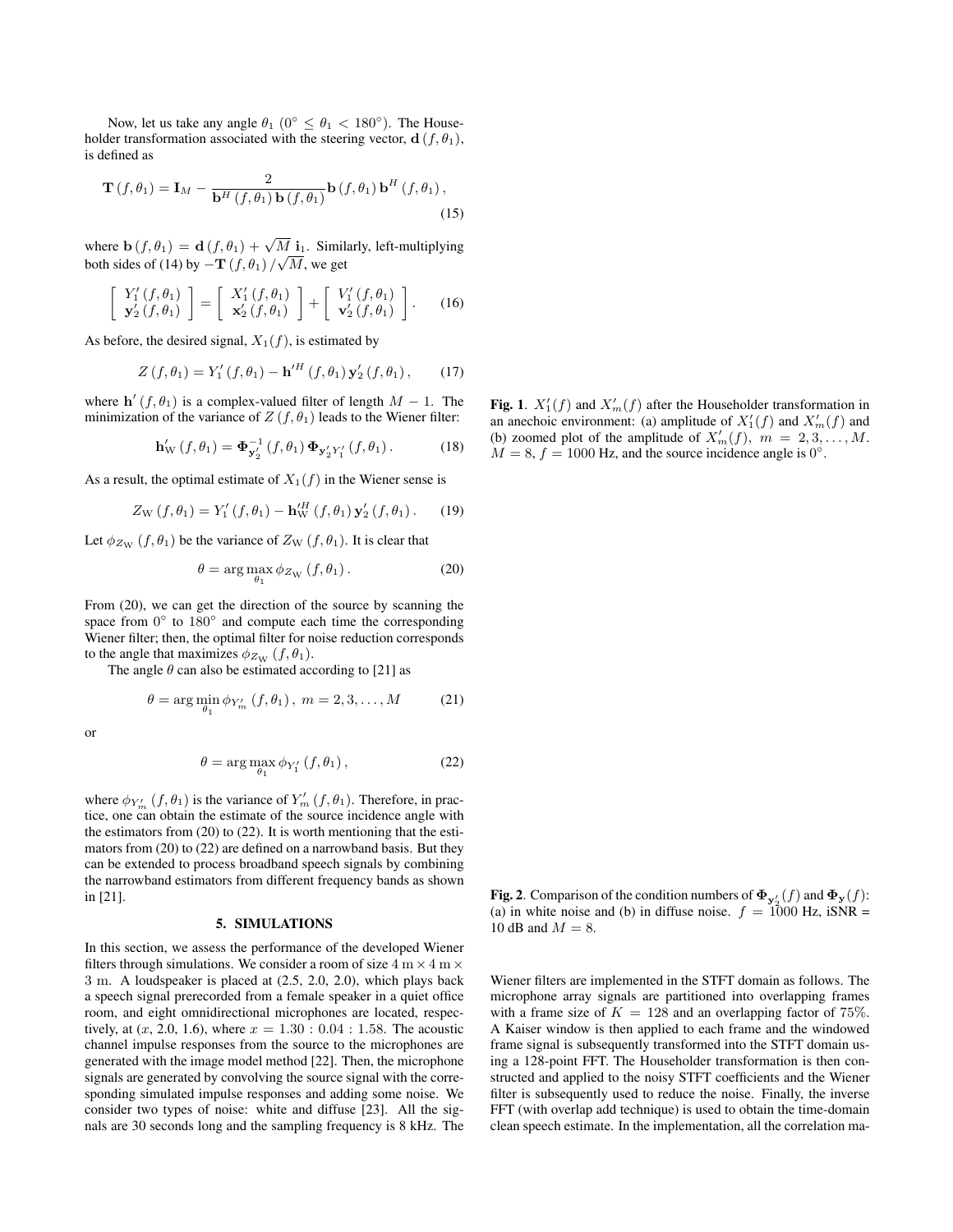Fig. 3. SNR Performance of the Wiener filter as a function of  $M$ : (a) in diffuse noise and (b) in white noise.  $iSNR = 0$  dB.

trices are computed using a recursive method [3].

We first show the behavior of the signal vector after the Householder transformation in an anechoic environment. We use  $\mathbf{x}'_2(f)$ to denote the signal leakage after the Householder transformation in practice (theoretically,  $X_1'(f) = X_1(f)$  and  $\mathbf{x}_2'(f) = \mathbf{0}$  in anechoic environments with known direction-of-arrival (DOA) information). We set  $M = 8$  and the desired source propagates from the angle  $0^{\circ}$ . Figure 1 plots the amplitudes of  $X_1'(f)$  and  $X_m'(f)$ ,  $m = 2, 3, \ldots, M$ , as a function of the frame index at one subband ( $f = 1000$  Hz) after the Householder transformation. It is clearly seen that the amplitudes of  $X'_m(f)$  are much smaller than that of  $X_1'(f)$  and they can be considered as zero in comparison with  $X_1'(f)$ . This is consistent with the discussion in Section 3, where we have shown that the Householder transformation projects  $x(f)$  into a vector that has zeros in all positions but one. Notice that  $\ddot{X}_m^i(f)$ ,  $m = 2, 3, \ldots, M$ , are not completely zero. This is mainly due to the windowing effect in the overlap-add process.

While theoretical analysis show that the Wiener filter based on the Householder transformation is equivalent to the traditional MVDR filter in nonreverberant environments, the former is preferable to use in practice, particularly in fixed-point implementations. The underlying reason can be explained as follows. The implementation of the Wiener filter involves the computation of the inverse of  $\Phi_{\mathbf{y}_2'}(f)$ , which is of size  $(M-1) \times (M-1)$ . Since the vector  $\mathbf{y}'_2(f)$  consists of either noise-only or dominated by noise,  $\mathbf{\Phi}_{\mathbf{y}'_2}(f)$ is generally well conditioned, so its inverse can be computed reliably. In comparison, the vector  $y(f)$  consists of both the speech of interest and noise, so the eigenvalue spread of  $\mathbf{\Phi}_{\mathbf{y}}(f)$  is much larger than that of  $\mathbf{\Phi}_{\mathbf{y}'_2}(f)$ , indicating that  $\mathbf{\Phi}_{\mathbf{y}}(f)$  is ill conditioned and, therefore, its inverse is numerically less reliable to compute. To illustrate this, we show the condition numbers of  $\mathbf{\Phi}_{\mathbf{y}_2}(f)$  and  $\mathbf{\Phi}_{\mathbf{y}}(f)$ , where the  $l_2$ -norm condition number of a matrix is defined as

$$
\chi(\mathbf{A}) = \|\mathbf{A}\|_{2} \|\mathbf{A}^{-1}\|_{2}.
$$
 (23)

Figure 2 plots the results with  $f = 1000$  Hz as a function of the frame index in both white and diffuse noises (note that similar results were observed across the interested frequency range for both types

of noise). It is clearly seen that the condition number of  $\Phi_y(f)$  is much larger than that of  $\Phi_{y_2'}(f)$  in both noise conditions while the difference is more significant in diffuse noise. This result certainly shows that the Wiener filter is numerically more reliable to implement than the MVDR filter based on the use of the  $\Phi_y(f)$  matrix.

The performance of the Wiener filter as a function of the number of microphones in this moderate reverberant environment (the reverberation time,  $T_{60}$ , is approximately 200 ms) is plotted in Fig. 3, where we showed the results in two types of noise: diffuse and white. For the purpose of comparison, results obtained in the same noisy but nonreverberant environments are also plotted in Fig. 3. It is seen from Fig. 3 that the output SNR increases with the number of microphones. So, the more the number of microphones, the better the noise reduction performance. Comparing the two noise conditions, we see that the SNR improvement in diffuse noise is slightly higher than that in white noise. In white noise, the SNR improvement (the difference between the input and output SNRs in decibel) is approximately 3 dB if two microphones are used and this improvement increases if more microphones are used. Theoretically, it can be checked that the SNR improvement in white noise is approximately  $10 \log_{10} M$  dB, which is corroborated by simulations in Fig. 3(b).

## 6. CONCLUSIONS

This paper presented a two-step approach to the problem of multichannel noise reduction in the frequency domain. In the first step, a Householder transformation is constructed. In the second step, a Wiener filter is formed by using the noise-only or noise dominated component to estimate the noise in the speech-plus-noise component, thereby achieving noise reduction. The construction of the Householder transformation in each frequency bin requires the knowledge of the DOA information. If this information is not known *a priori*, which is often the case in practice, we derived a method that combines the noise reduction and DOA estimation together into one process. Simulations were conducted to validate the performance of the developed approach in both non-reverberant and reverberant environments. The results showed that it can improve the SNR significantly and this improvement increases with the number of microphones regardless whether there is reverberation or not.

#### 7. RELATION TO PRIOR WORK

Noise reduction has long been a major problem in signal processing for voice communications and human-machine interfaces [1–10]. A significant number of efforts have been devoted to this problem in the literature [11–13, 15]. Most early efforts focused on the singlechannel case primarily as most communication devices at that time were equipped with only one microphone [5, 6]. Recently, multichannel noise reduction with an array of microphones have been intensively investigated [8–10, 24], which has been found to be more flexible in dealing with noise, i.e., more noise reduction with more microphones [6, 8].

The Householder transformation has been widely used in many applications such as in numerical linear algebra and in adaptive signal processing [17, 25, 26]. Recently, we investigated how to use this transformation to deal with the problem of direction-of-arrival (DOA) estimation of acoustic sources [21]. This paper presents our continued effort in the study of the Householder transformation and we showed how this transformation can be used to cope with the problem of multichannel noise reduction. We applied the Householder transformation to the multichannel noise reduction problem in the frequency domain, and developed a multichannel Wiener filter that can achieve noise reduction with or without the knowledge of the source incidence angle.